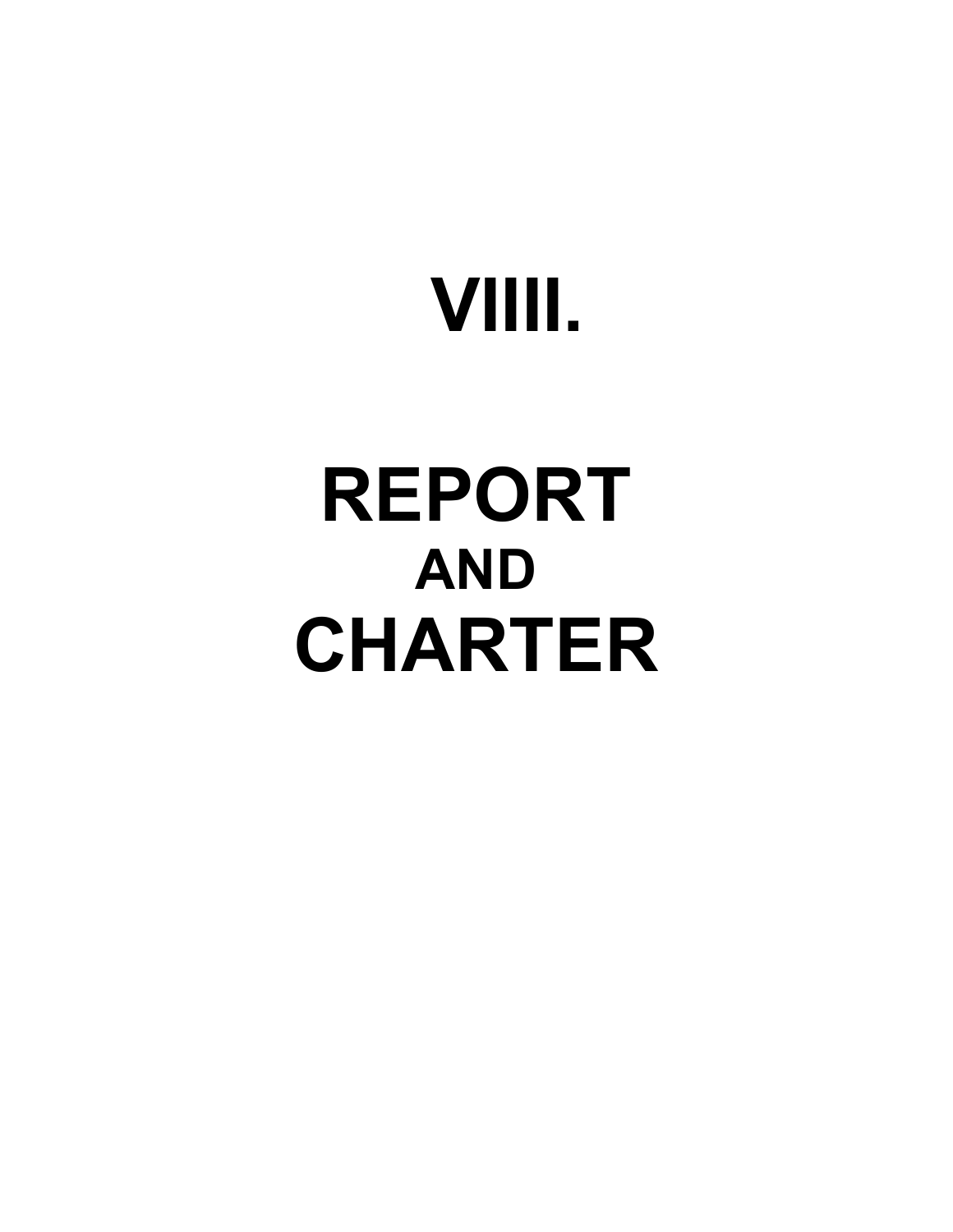#### **AGENDA**

#### **Conference Committee on Report and Charter** \*Sunday, April 24, 2022, 3 p.m. – 4 p.m. \*EDW Items – Joint Meeting w/Trustees' Literature Committee Room: TBD

Sunday, April 24, 2022, 4 p.m. – 6 p.m. Room: TBD

Monday, April 25, 2022, 9 a.m. – Noon Room: TBD Chairperson: Geene D. Secretary: Craig W.

#### Conference Committee Members

Panel 71 Geene D. \* Russ R. \*\* Mark B. Sherri P. Russel R.

Panel 72 Tami L. Jack M. Denise M.

### \*chairperson

\*\*alternate chairperson

- ♦ Introductions Geene D., Conference committee chairperson.
- ♦ Review Conference Committee Composition, Scope and Procedure Geene D., Conference committee chairperson.
	- 1. EDW Summary Results.
	- 2. 2021 Conference Literature Committee Composition, Scope and Procedure.
	- 3. A.A. World Services, Inc. Policy on Publication: Keeping A.A. Literature Current.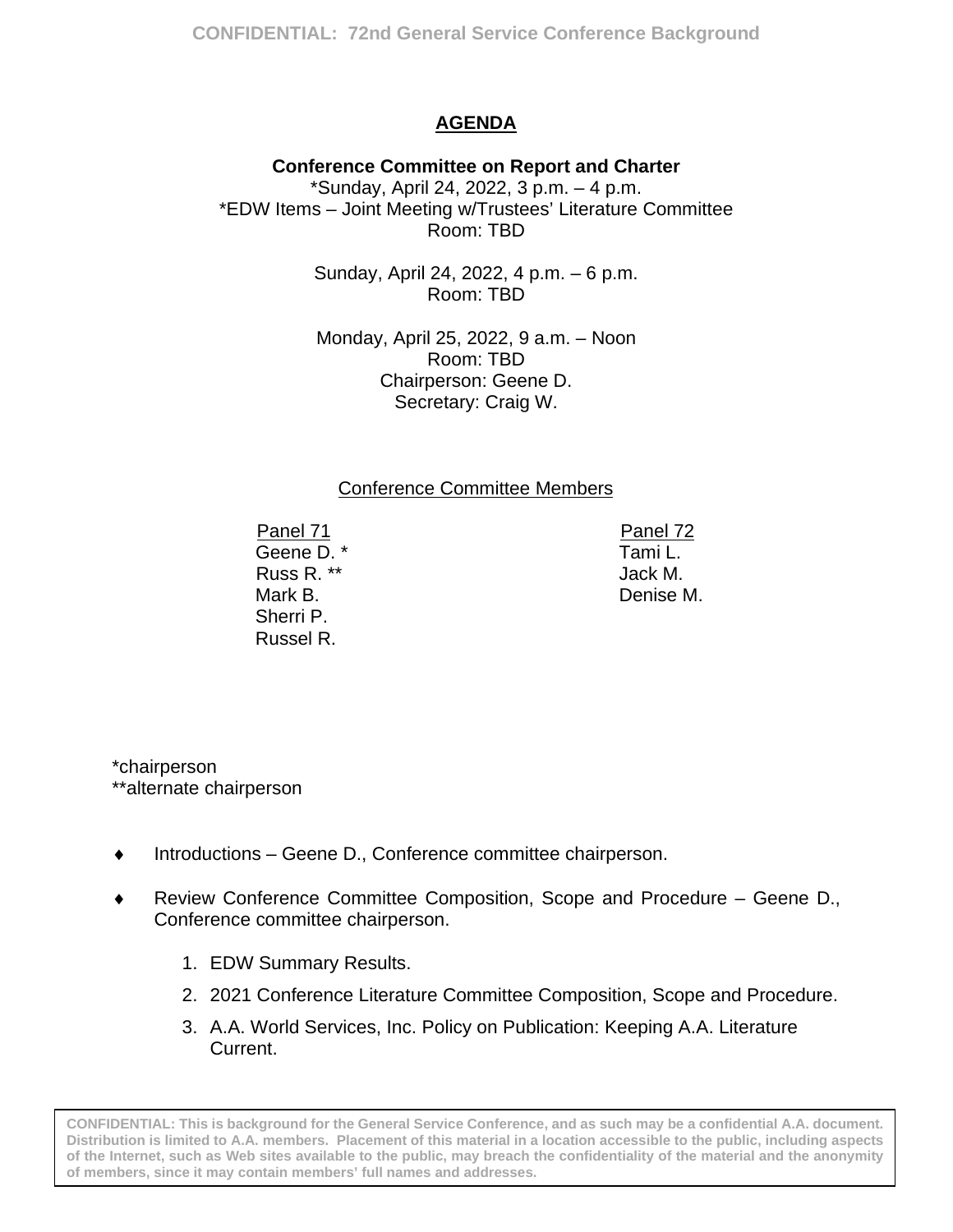- <span id="page-2-0"></span>♦ Review History of Conference Committee – Craig W., secretary.
- Report of A.A.W.S. Publishing department Ames S., executive editor.
- A. [Discuss General Service Conference](#page-3-0) *Final Report.*
- B. Review *[The A.A. Service Manual](#page-4-0)*, 2021-2023 Edition.
- C. [Review progress report from A.A.W.S. Publishing on](#page-5-0) a new section to be added at the end of the Twelve Concepts for World Service titled "Amendments."
- D. [Consider request to include a G.S.R. preamble in the](#page-9-0) pamphlet "G.S.R.: Your Group's Link to A.A. as a Whole."
- E. Consider requests that the chapter titled "The [Doctor's Opinion" be returned to page](#page-12-0) one, as it was in the First Edition.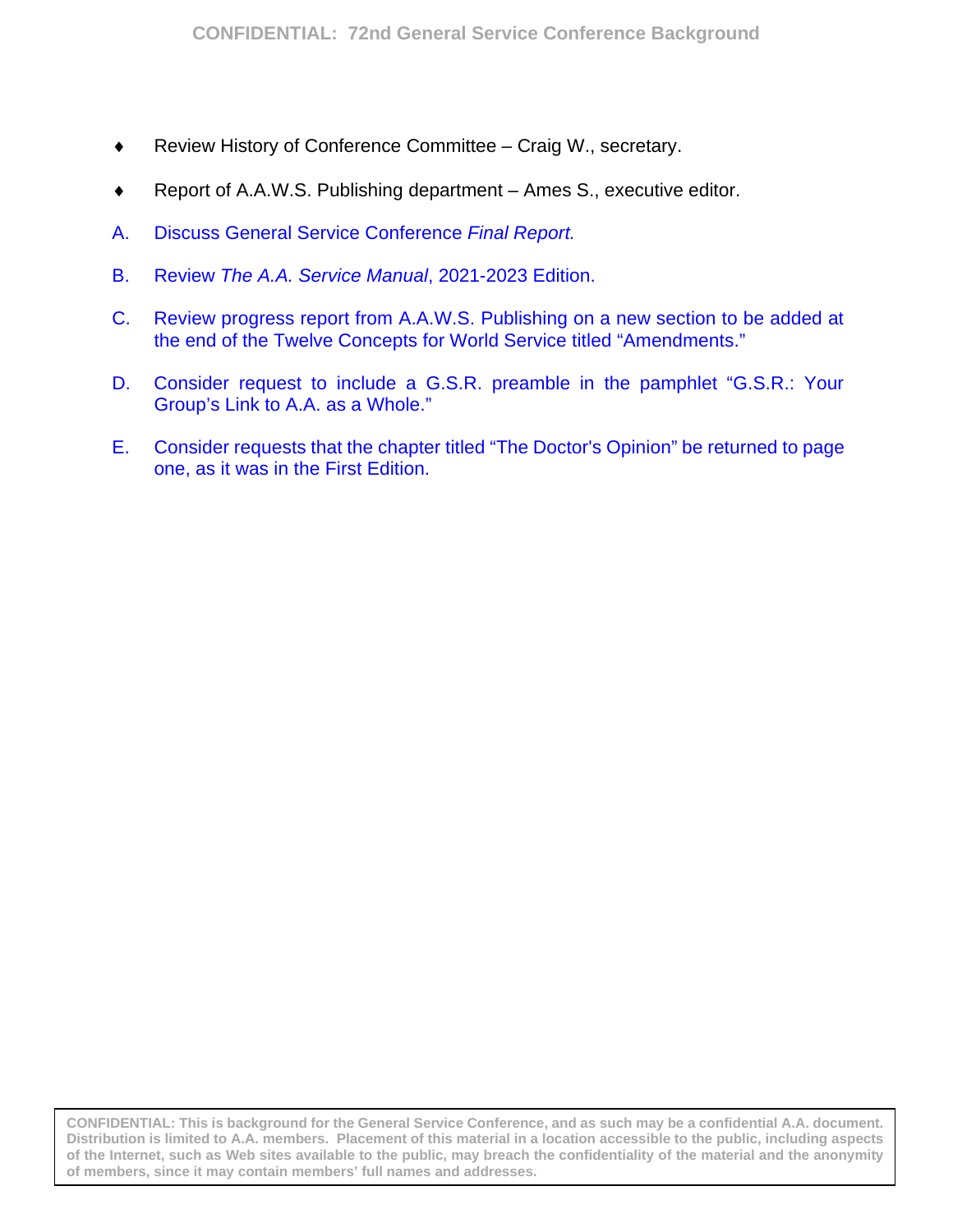#### **2022 Conference Committee on Report and Charter**

<span id="page-3-0"></span>**ITEM A:** Discuss General Service Conference *Final Report*

#### **Background:**

**1.** 2021 General Service Conference *Final Report* (see note)

**Note: The electronic anonymity-protected version was emailed to the committee and is also available on the Conference dashboard.** 

#### **[Back to Main Agenda](#page-2-0)**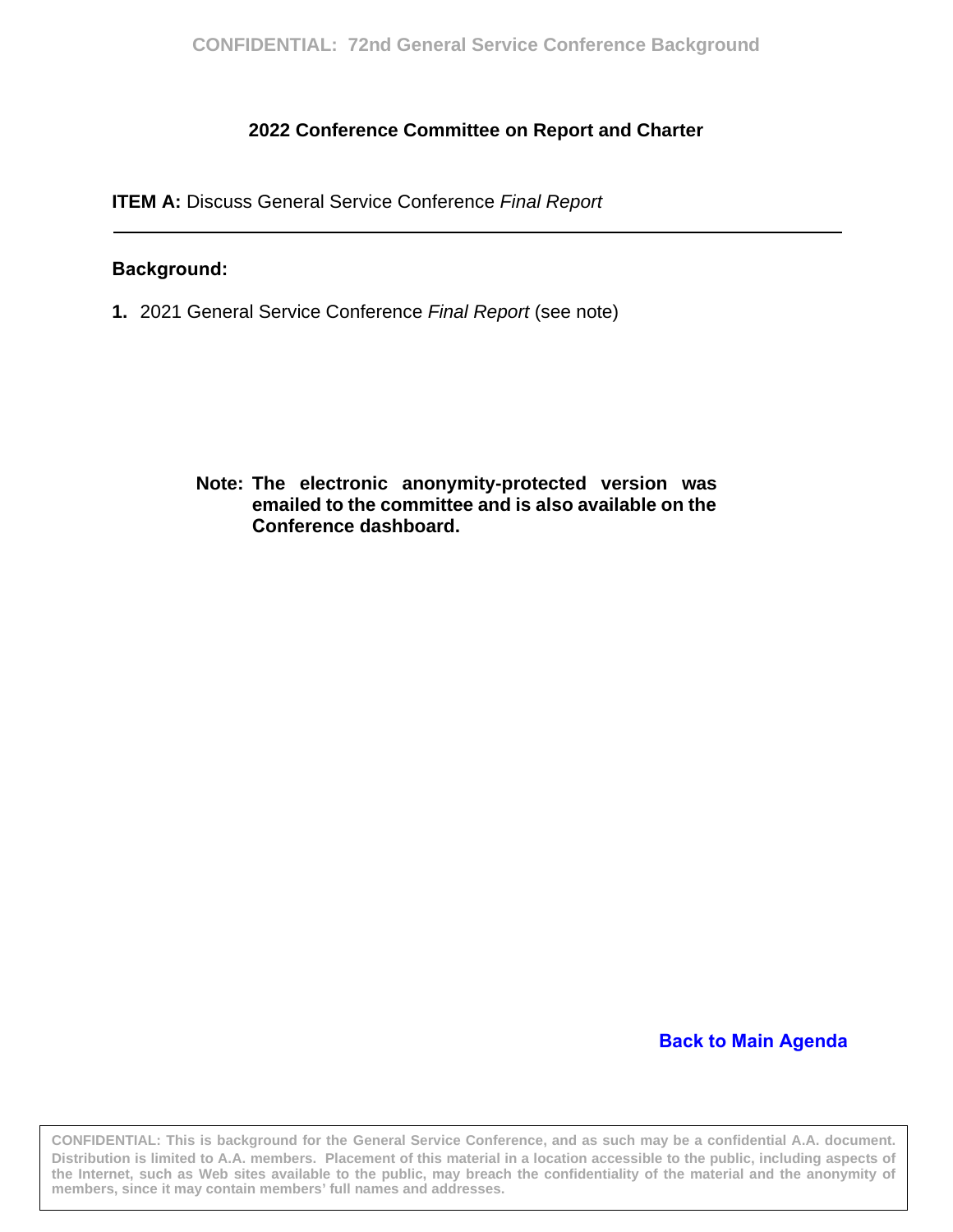#### **2022 Conference Committee on Report and Charter**

<span id="page-4-0"></span>**ITEM B:** Review *The A.A. Service Manual*, 2021-2023 Edition.

#### **Background:**

**1.** *The A.A. [Service Manual combined with Twelve Concepts](https://www.aa.org/sites/default/files/literature/en_bm-31_3.pdf) For World Service*

#### **[Back to Main Agenda](#page-2-0)**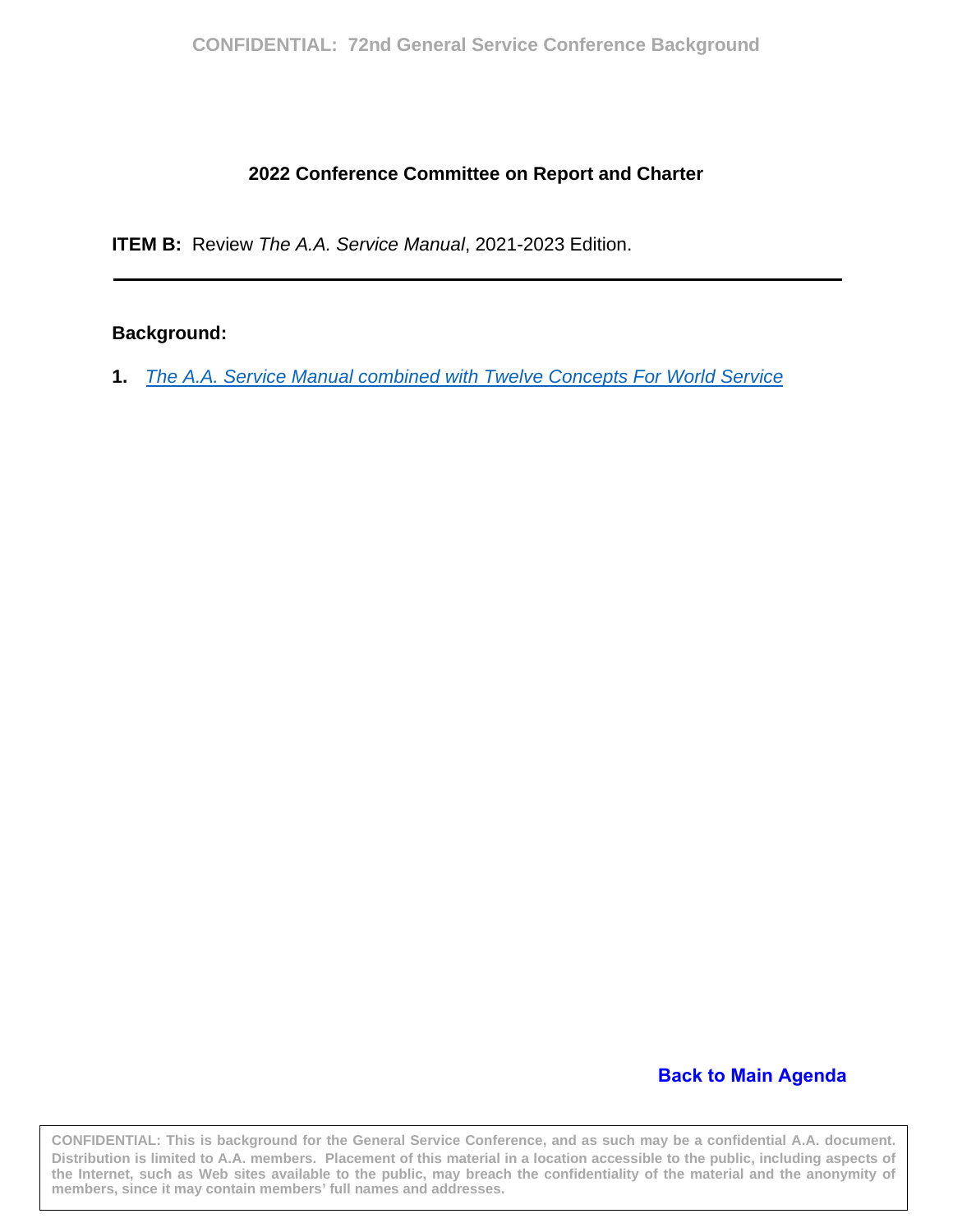#### **2022 Conference Committee on Report and Charter**

<span id="page-5-0"></span>**ITEM C:** Review progress report from A.A.W.S. Publishing on a new section to be added at the end of the Twelve Concepts for World Service titled "Amendments."

#### **Background:**

- 1. [Progress report from](#page-6-0) A.A.W.S. Publishing
- Four versions of sample text for Concept IX *(Confidential Committee*  2.*members only)*

**[Back to Main Agenda](#page-2-0)**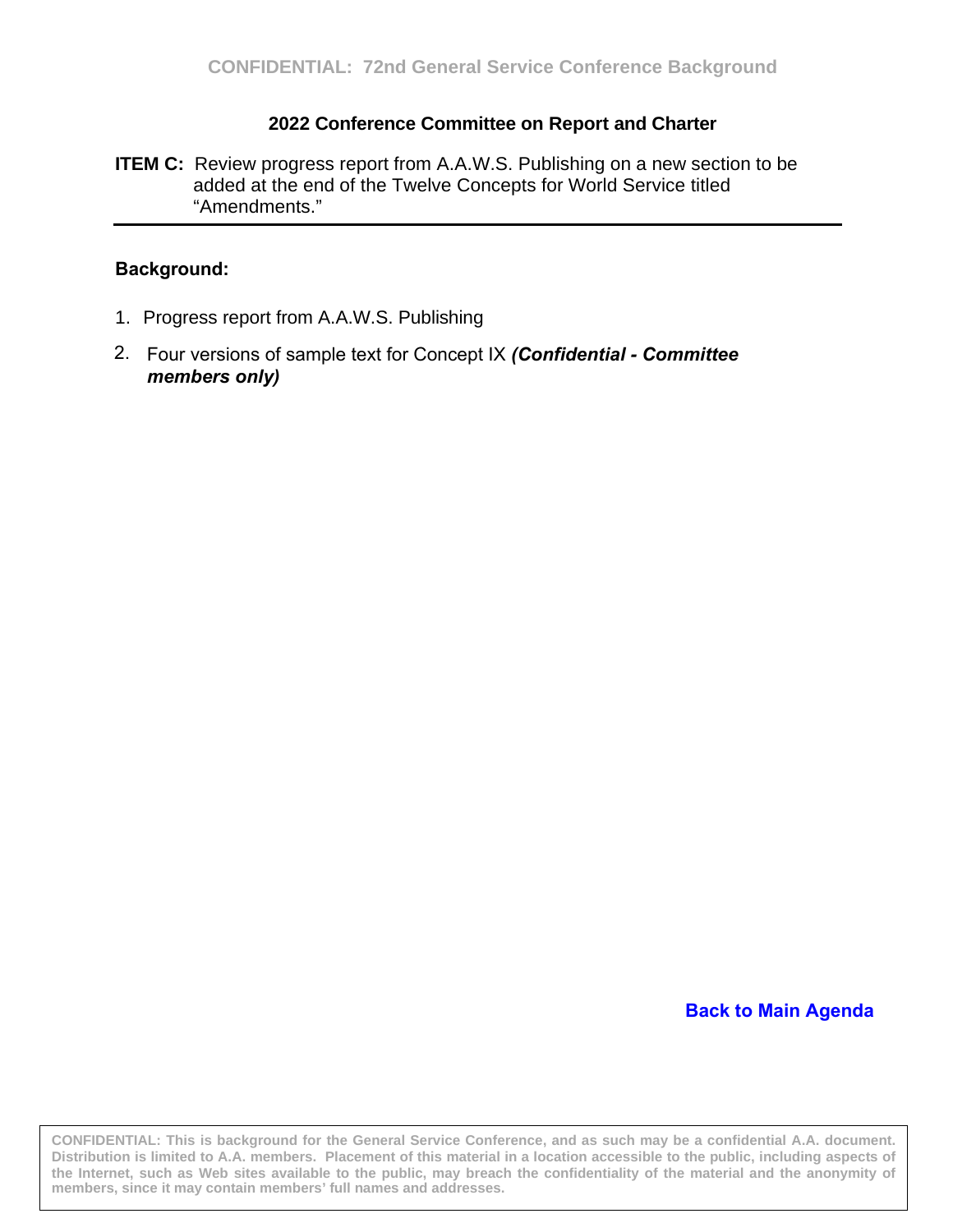**REPORT and CHARTER Item C Doc. 1** 

#### <span id="page-6-0"></span>**PROGRESS REPORT**

To: 2022 Conference Report and Charter Committee From: Ames S., Executive Editor, GSO Date: January 21, 2022

#### **Advisory Action #44 from the 2021 General Service Conference:**

A new section be added at the end of the Twelve Concepts for World Service titled "Amendments," and that it contain an updated version of the Concept XI essay that incorporates the information in the current footnotes and endnotes, along with comprehensive descriptions of the current General Service Board committees, and that a draft or progress report be brought back to the 2022 Conference Committee on Report and Charter.

#### **Commentary:**

As the Publishing department has reviewed this Advisory Action, some concerns have been raised regarding the proposed new section titled "Amendments" and the impact of such a change on the basic editorial structure of how the Twelve Concepts as a whole are presented in the volume *The A.A. Service Manual combined with Twelve Concepts for World Service, by Bill W.* 

The basic structure of the presentation of the Concepts was initially developed to provide updated material, where appropriate and as needed, through the use of footnotes and the occasional asterisk. This structure allows the publication to maintain the integrity and phraseology of the original writing of the Concepts by Bill W., while providing factual and/or statistical updates reflective of current process and procedures, leaving intact the "flavor" and original tone of the original -- capturing Bill's "voice" and perspective on the fundamental characteristics and history of the Concepts.

As noted in the Foreword to the Twelve Concepts:

Following the recommendations of an ad hoc committee of the A.A. General Service Board, the 1985 General Service Conference recommended that future publication of the Concepts in "The A.A. Service Manual" and the booklet "Twelve Concepts for World Service" be in the original 1962 version, with required factual changes provided as numbered footnotes at the end of each chapter. The only exceptions are certain

the Internet, such as Web sites available to the public, may breach the confidentiality of the material and the anonymity of **CONFIDENTIAL: This is background for the General Service Conference, and as such may be a confidential A.A. document. Distribution is limited to A.A. members. Placement of this material in a location accessible to the public, including aspects of members, since it may contain members' full names and addresses.**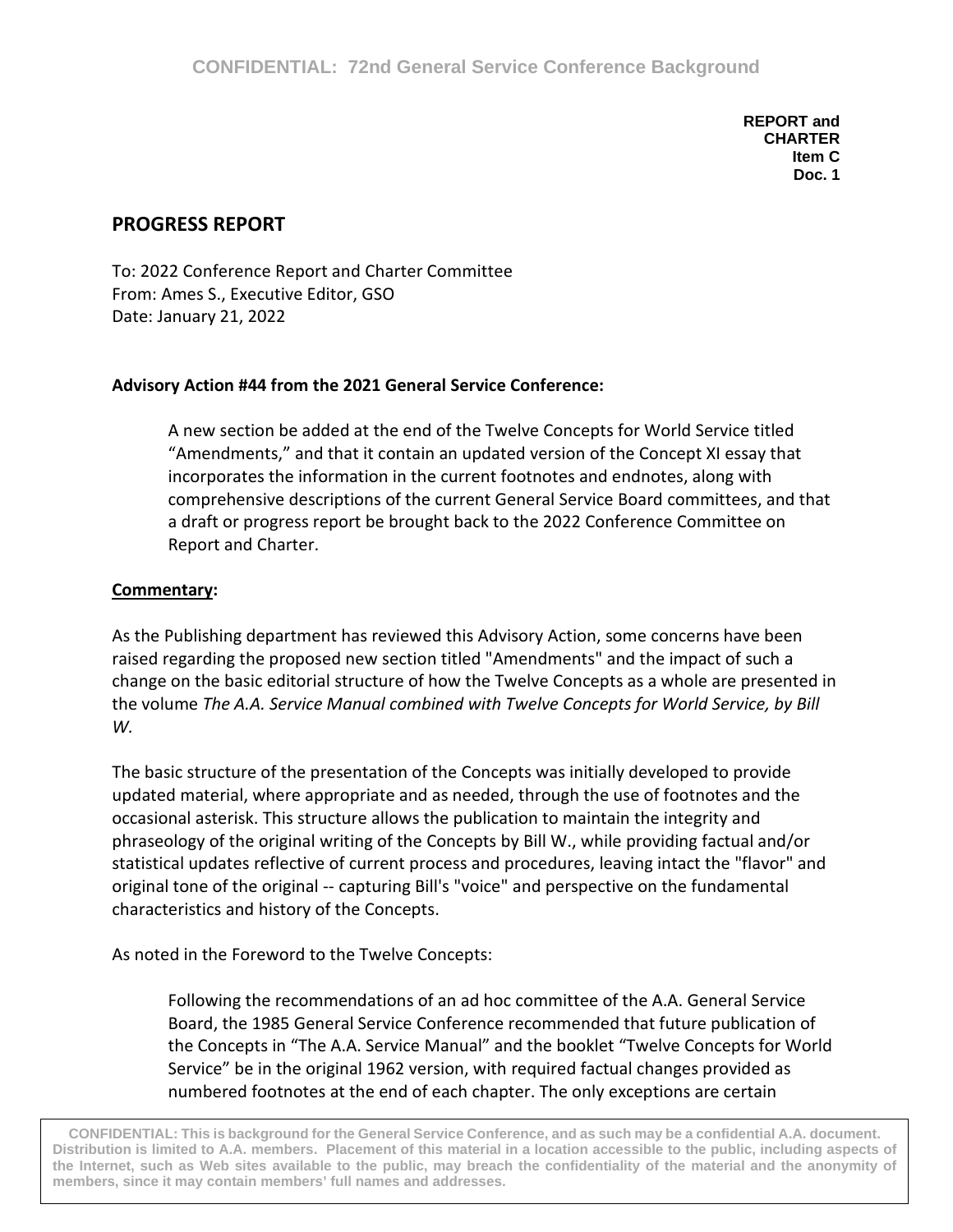footnotes written by Bill W. in the years following the first appearance of the Concepts: these are marked by asterisks that appear on the same pages as the text they refer to.

While the footnotes may require some back and forth by individual readers to be apprised of any updates, it keeps intact the original flow of thoughts and explanation provided by the author.

Of course, one Conference is not confined to the actions of another and, as noted in the 2021 Advisory Action above, one of the concerns articulated by the Conference committee in Concept XI is that the number and function of the trustees' committees described have changed since the writing of the original document, and, while the growth in number of the committees is noted traditionally in a footnote, the committee descriptions are not updated.

The Advisory Action targets this issue, requesting "comprehensive descriptions of the current General Service Board committees." Yet it is the feeling of the Publishing department's editors, in consultation with the G.S.O. Archivist, that the proposed solution to add an entirely new section ("Amendments") to the volume as a whole that would contain such updated descriptions and incorporate the other existing footnotes into the text, as needed for context, would fundamentally alter the basic editorial framework of the writing. In addition, for the sake of continuity, wouldn't this approach have to also be considered for each of the remaining 11 Concepts, thereby adding considerably to the size and, ultimately, cost, of the Service Manual?

In consideration of these matters, the editors have put forward three sample versions for how the intent of the Advisory Action could be expressed, while still maintaining the current integrity of the existing editorial approach, along with a fourth sample of the proposed "Amendments" section as noted in the Advisory Action. *These samples are presented as information for the committee only and are not intended to be distributed beyond the members of the committee.*

#### **A brief description of the actions represented in each version is included below.**

**VERSION 1:** This approach keeps all the existing footnotes in place, but refers readers to the section in the A.A. Service Manual where the current General Service Board committees are described, with the following text added to footnote #1: "For updated descriptions of all current General Service Board committees, see pages 57-60 of The A.A. Service Manual. These updated descriptions were requested by Advisory Action of the 71st General Service Conference." This is the simplest and most direct approach.

**VERSION 2:** This approach incorporates the updated descriptions of the current GSB Committees into the existing footnote #1, adding: "As requested by Advisory Action of the 71st A.A. General Service Conference, descriptions of the current standing committees are: [text added from the A.A. Service Manual]..." This approach, while lengthier, keeps all the new information in one place, under one footnote. (It could also be shortened by not including the

2 **the Internet, such as Web sites available to the public, may breach the confidentiality of the material and the anonymity of CONFIDENTIAL: This is background for the General Service Conference, and as such may be a confidential A.A. document. Distribution is limited to A.A. members. Placement of this material in a location accessible to the public, including aspects of members, since it may contain members' full names and addresses.**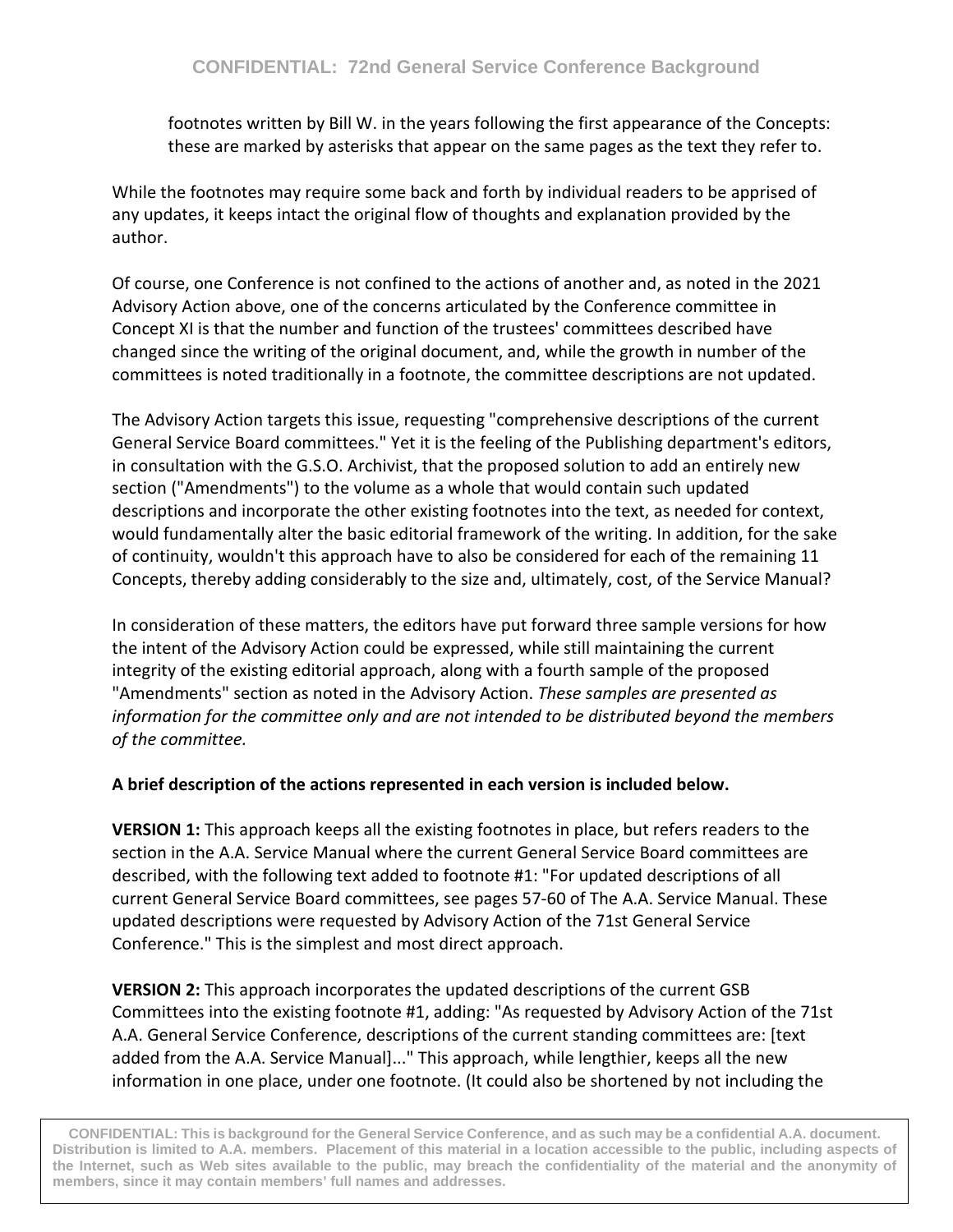information on the five oversight committees of the GSB and just presenting the info on the committees with corresponding Conference committees.)

**VERSION 3:** In this version, the first two footnotes have been revised and the actual text of the Concept has been altered to incorporate the updated committee descriptions from the A.A. Service Manual. Essentially, this entirely removes the original text covering the committee descriptions, adding the note: "Due to an Advisory Action of the 71st A.A. General Service Conference, this listing and the committee descriptions that follow have been updated, replacing the original descriptions. The original descriptions of General Service Board committees are available, upon request, from G.S.O.'s Archives."

**VERSION 4:** This approach represents the new "Amendments" section requested by the Advisory Action and incorporates new text from the A.A. Service Manual to update the GSB committee descriptions and folds the information originally contained in the ten footnotes and one asterisked comment into the original Concept XI text, creating a new "updated" version. For contextual continuity, however, this version also deletes some of the original text that is deemed out of step with the incorporation of the existing footnotes into the actual text. (Paradoxically, the removal or incorporation of the footnotes leading to the deletion of some sections of the original text may require footnoting itself to maintain the integrity of the original.)

With these potential versions in mind, the Publishing department is seeking guidance from the Report and Charter Committee regarding which approach to formalize when the changes are introduced following the 2023 General Service Conference. Once determined, this format will be implemented for the 2024-2026 edition of the Service Manual.

#### **[Back to Cover](#page-5-0)**

the Internet, such as Web sites available to the public, may breach the confidentiality of the material and the anonymity of **CONFIDENTIAL: This is background for the General Service Conference, and as such may be a confidential A.A. document. Distribution is limited to A.A. members. Placement of this material in a location accessible to the public, including aspects of members, since it may contain members' full names and addresses.**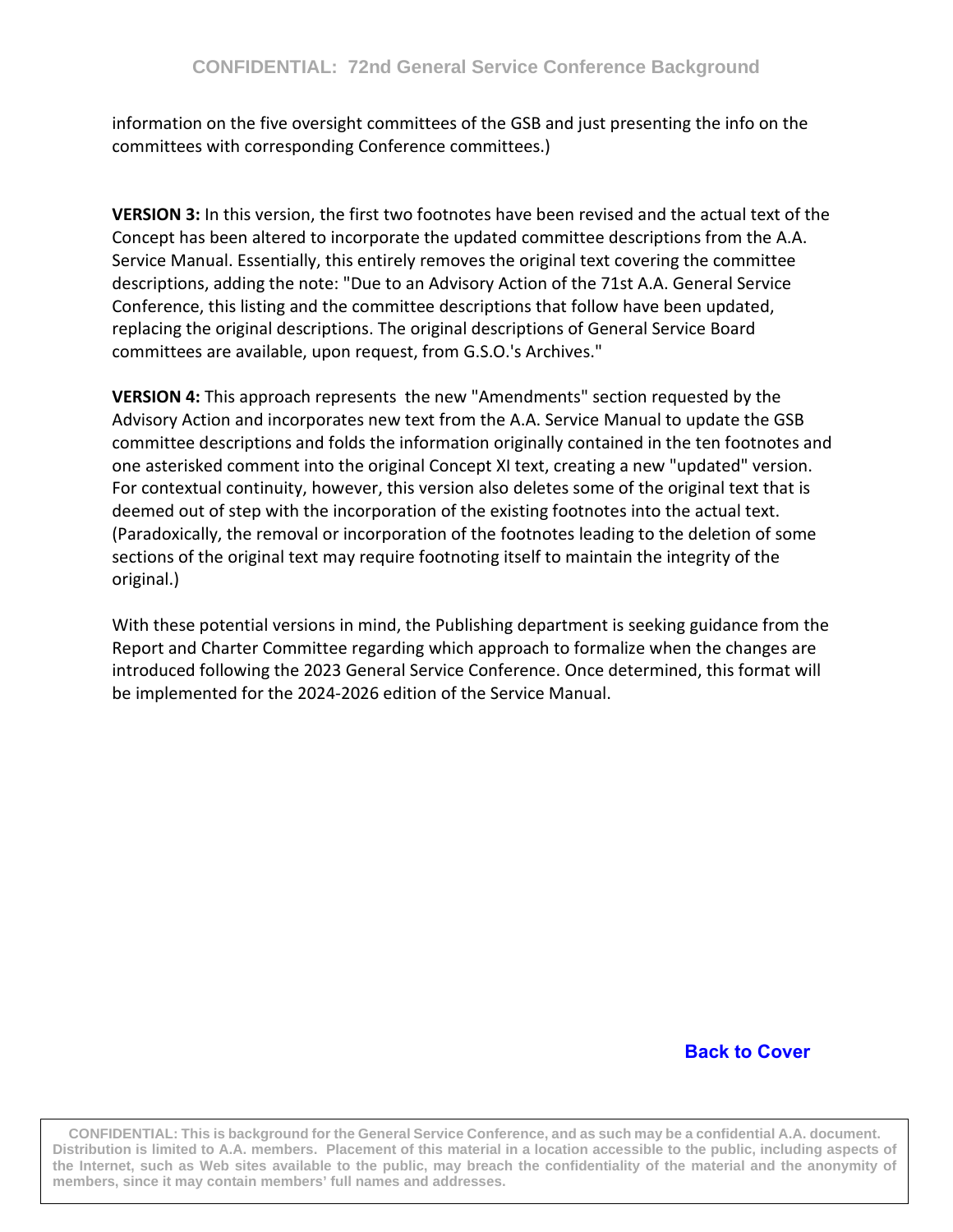#### **2022 Conference Committee on Literature**

<span id="page-9-0"></span>**ITEM D: PAI #22 -** Consider a request to include a G.S.R. preamble in the pamphlet "G.S.R.: Your Group's Link to A.A. as a Whole".

#### **Note: As a result of the EDW plan, this item is on the agenda of the Conference Report and Charter Committee**

#### **Background Notes:**

*Excerpt from October 30, 2021 TLC Meeting Report*:

The committee **agreed to forward** to the 2022 General Service Conference a request to include a GSR preamble in the pamphlet "G.S.R.: Your Group's Link to A.A. as a Whole."

The committee forwarded the proposed agenda item, its background, and the Scoring Tool to the trustees' Committee on the General Service Conference for review by its Subcommittee on Equitable Distribution of Workload.

\_\_\_\_\_\_\_\_\_\_\_\_\_\_\_\_\_\_\_\_\_\_\_\_\_\_\_\_\_\_\_\_\_\_\_\_\_\_\_\_\_\_\_\_\_\_\_\_\_\_\_\_\_\_\_\_\_\_\_\_\_\_\_\_\_\_\_\_\_\_

#### **Background:**

**1.** [Submission Form- PAI #22\\_GSR](#page-10-0) Pmphlt Chng\_GSR\_Preamble

#### **[Back to Main Agenda](#page-2-0)**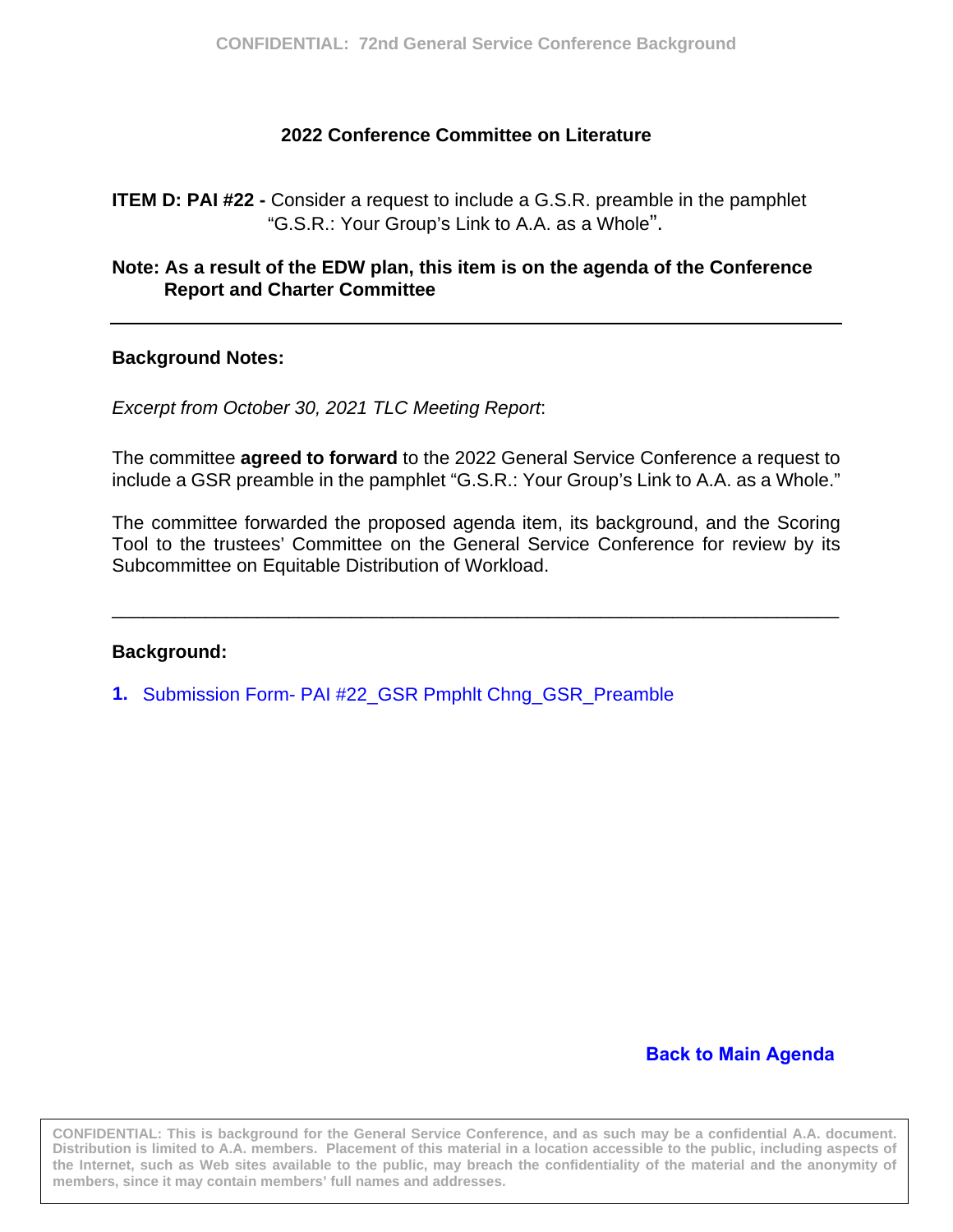**REPORT and CHARTER Item D Doc. 1** 

#### **PAI #22 Submission Form**

#### <span id="page-10-0"></span>(1) **Submit a clear and concisely worded motion.**

Consider adding the G.S.R. Preamble to the pamphlet G.S.R.: Your Groups Link to A.A. As A Whole (P-19).

*Note: This proposed agenda item (PAI) was submitted prior to the creation of this new standard PAI submission form yet is still under consideration. In support of the new Equitable Distribution of Workload process, the GSO Conference Coordinator has included sharing from the originally submitted PAI to complete this form and accompanying Scoring Tool.*

#### (2) **What problem does this proposed item address?**

As outlined in our proposal, my home group believes adding the G.S.R. Preamble to the G.S.R. pamphlet would be beneficial for the following reasons:

1. The G.S.R. Preamble is a clear-cut directive to G.S.R.'s regarding their responsibility.

2. Adding the G.S.R. Preamble to the pamphlet, would provide consistency and thus unity across A.A. as a whole.

3. If added, it would affirm Conference approval when read at District and Area Functions.

#### (3) **What level of group conscience, if any, discussed the proposed agenda item? Make it clear who is submitting the item (an individual, group, district, area, etc.).**

*Note: While all items are received equally, experience has shown that ideas greatly benefit from the value of a broader group conscience. Consider if and with whom you would like to have a group conscience discussion on the proposed agenda item prior to submitting.* 

This proposed item came from the How It Works Group in Belleville, Illinois, and received unanimous approval from District 14. Later, it was passed by substantial unanimity at the December 8, 2019, Area 21 Assembly.

#### (4) **Provide background information that describes and supports the reasoning for the proposal. List background material(s) included with the proposal:**

Proposed Agenda Item

The How It Works Group of District 14, Southern Illinois Area 21, proposes that the 70th Annual General Service Conference consider the G.S.R. Preamble be placed in the pamphlet G.S.R.: Your Group's Link to A.A. As A Whole (P-19).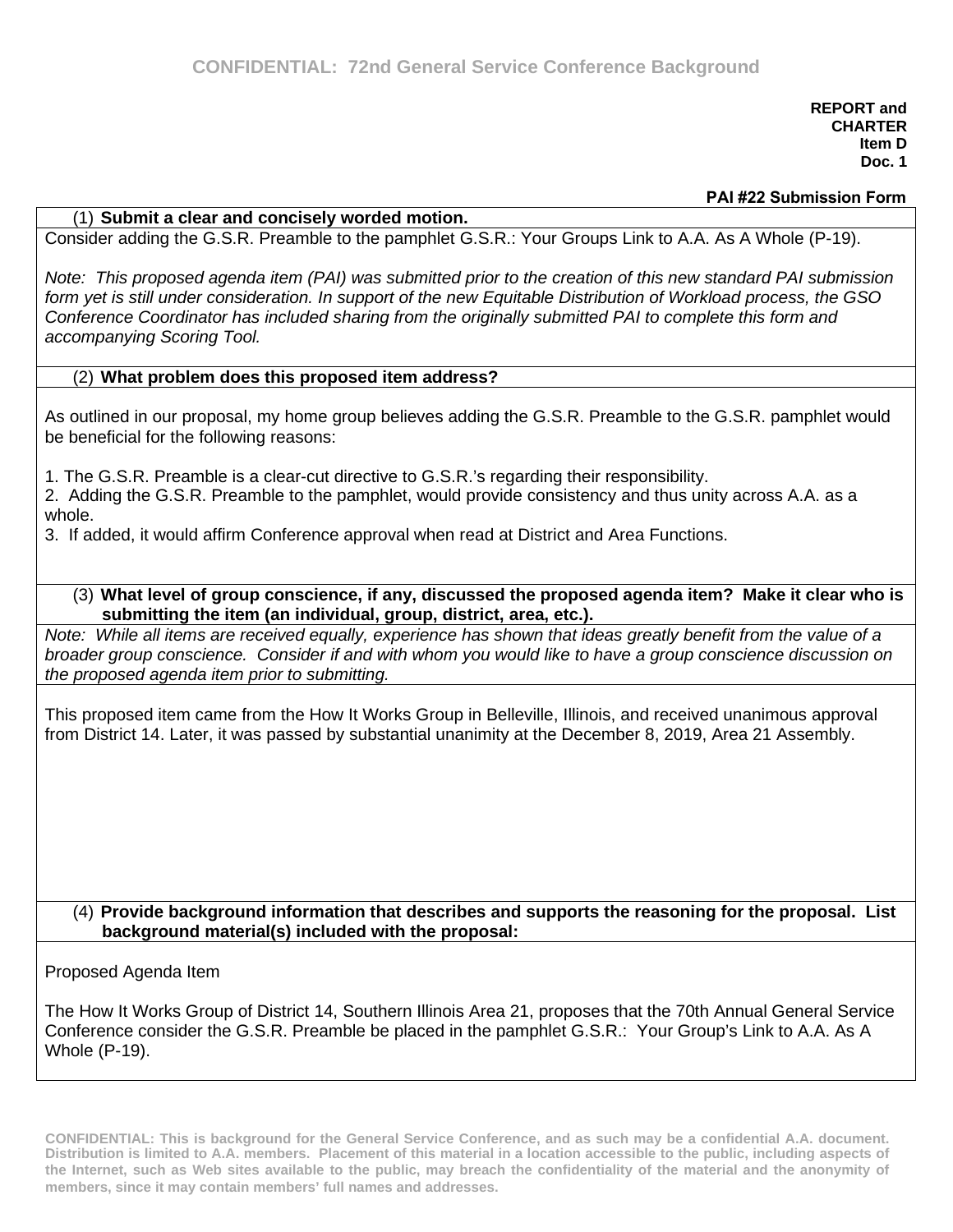The exact wording is: "We are the General Service Representatives. We are the link in the chain of communication for our groups with the General Service Conference and the world of A.A.

We realize the ultimate authority is a loving God as He may express Himself in our group conscience. As trusted servants, our job is to bring information to our groups in order that they can reach an informed group conscience. In passing along this group conscience, we are helping to maintain the unity and strength so vital to our fellowship.

Let us, therefore, have the patience and tolerance to listen while others share, the courage to speak up when we have something to share, and the wisdom to do what is right for our group and A.A. as a whole."

#### (5) **What are the intended/expected outcomes if this proposed item is approved?**

Adding the G.S.R. Preamble to the pamphlet

#### (6) **Provide a primary contact for the submission.**

Bobby D., The How It Works Group of District 14, Southern Illinois Area 21

(7) **Final comments:**

N/A

*Updated 5/14/21*

**[Back to Cover](#page-9-0)**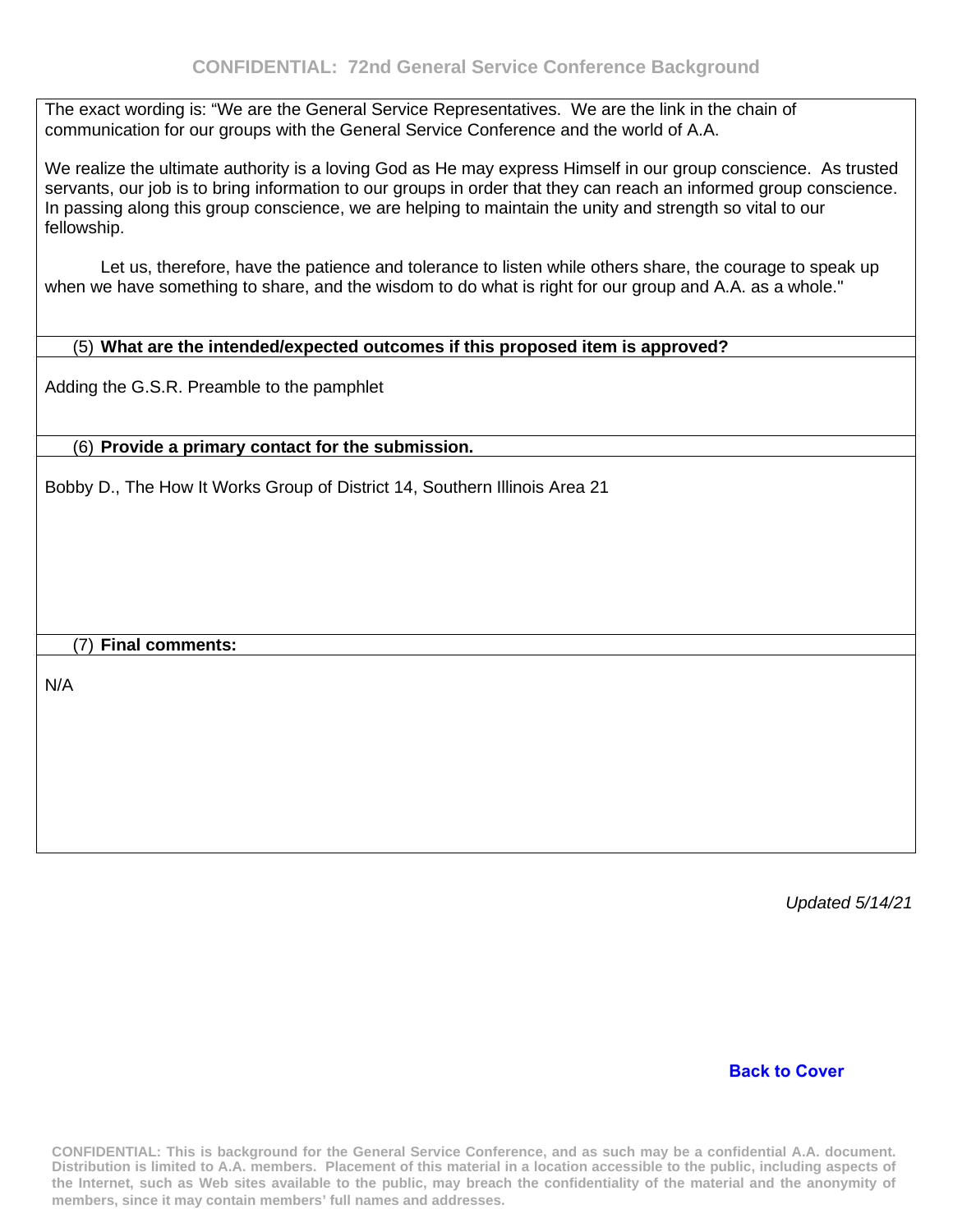#### **2022 Conference Committee on Literature**

<span id="page-12-0"></span>**ITEM E: PAI #52 and #55** Consider requests that the chapter titled "The Doctor's Opinion" in the book *Alcoholics Anonymous* be returned to page one, as it was in the First Edition.

#### **Note: As a result of the EDW plan, this item is on the agenda of the Conference Report and Charter Committee**

#### **Background Notes:**

*Excerpts from the TCL October 2021 meeting*:

The committee considered the request that upon the creation of a Fifth Edition of the book, *Alcoholics Anonymous,* the chapter titled: "The Doctor's Opinion" be returned to page one, as it was in the First Edition, published in 1939. The committee **agreed to forward** to the 2022 General Service Conference a request that upon the creation of a Fifth Edition of the book *Alcoholics Anonymous* the chapter titled: "The Doctor's Opinion" be returned to page one, as it was in the First Edition, published in 1939.

The committee considered the request to restore the original page numbering of the book, *Alcoholics Anonymous,* by making "The Doctor's Opinion" page one, not "Bill's Story". The committee **agreed to forward** to the 2022 General Service Conference a request to restore the original page numbering of the book *Alcoholics Anonymous* by making "The Doctor's Opinion" page one, not "Bill's Story."

The committee forwarded these proposed agenda items, their background, and their Scoring Tools to the trustees' Committee on the General Service Conference for review by its Subcommittee on Equitable Distribution of Workload.

\_\_\_\_\_\_\_\_\_\_\_\_\_\_\_\_\_\_\_\_\_\_\_\_\_\_\_\_\_\_\_\_\_\_\_\_\_\_\_\_\_\_\_\_\_\_\_\_\_\_\_\_\_\_\_\_\_\_\_\_\_\_\_\_\_\_\_\_\_\_

#### **Background:**

- 1**.** [PAI #52-Retrn\\_Doctor's](#page-13-0) Opinion\_Pg1\_BB
- 2. [PAI #55-Restore\\_Pg\\_Nmb\\_Dr Opinion](#page-16-0)

#### **[Back to Main Agenda](#page-2-0)**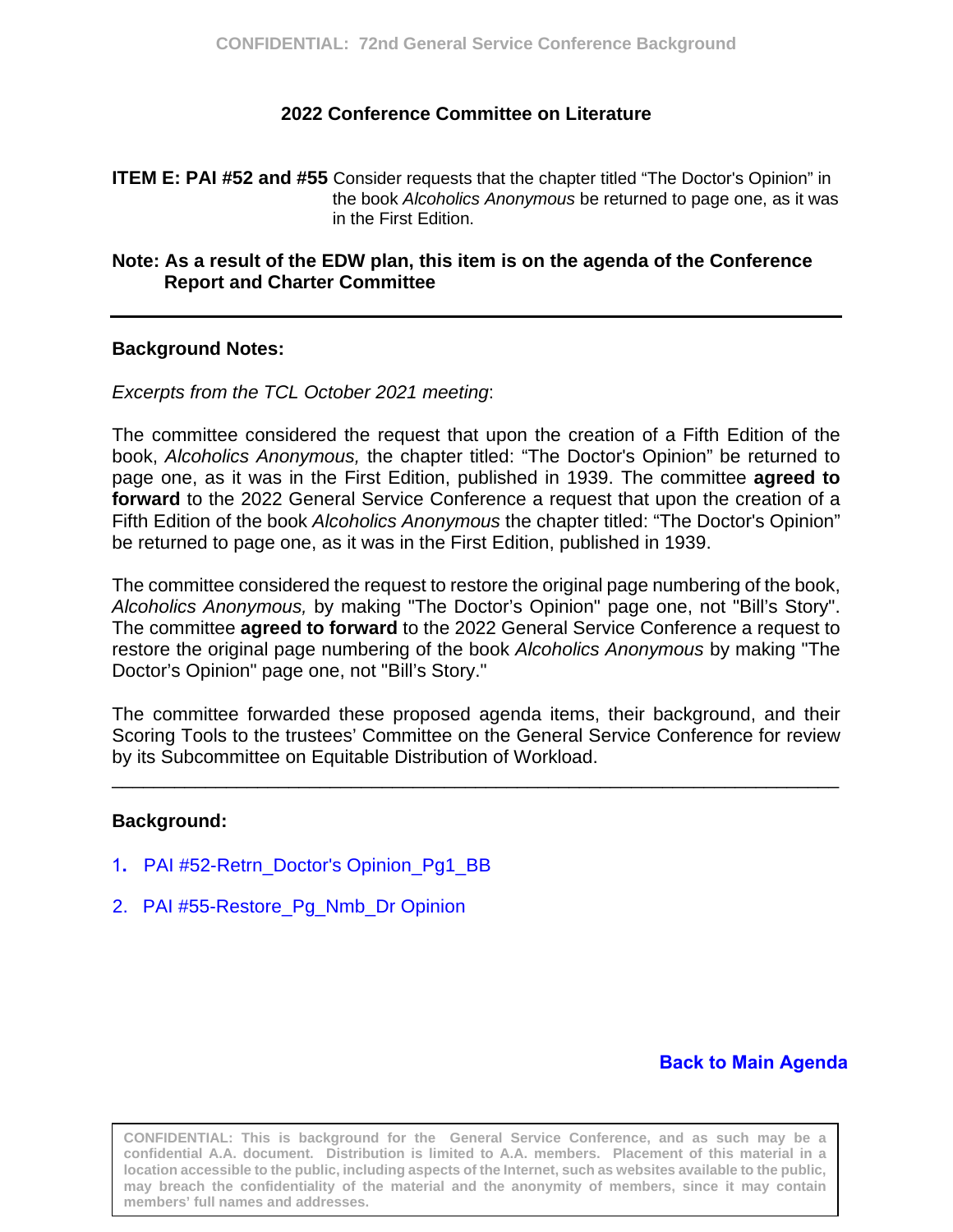**PAI #52 Submission Form**

1

#### <span id="page-13-0"></span>(1) **Submit a clear and concisely worded motion.**

I move that upon the creation of a Fifth Edition of the book, Alcoholics Anonymous, the chapter titled: "**The Doctor's Opinion**" be returned to page one, as it was in the First Edition, published in 1939.

#### (2) **What problem does this proposed item address?**

"The Doctor's Opinion" was moved from page one to the Roman Numerals when the Second edition was published. Data suggests that the average reader does not read the Preface and Forwards. Instead, they start on page one. If the suffering alcoholic, without a sponsor or guidance, starts on page one they will miss the only medical explanation of the disease presented in the Text, Alcoholics Anonymous. How can we take the chance of losing even one alcoholic to the disease because at some time in the past "The Doctor's Opinion" was moved away from page one? How many have already left AA without answers to vital medical (Physical, Mental, Spiritual) questions contained within this life-sustaining chapter?

(3) **What level of group conscience, if any, discussed the proposed agenda item? Make it clear who is submitting the item (an individual, group, district, area, etc.).**

*Note: While all items are received equally, experience has shown that ideas greatly benefit from the value of a broader group conscience. Consider if and with whom you would like to have a group conscience discussion on the proposed agenda item prior to submitting.*

Former District 10 DCM Dave T. brought forth a motion to his Salem Noontime homegroup on 1/23/2021 asking to return The Doctor's Opinion to page one which was approved with substantial unanimity. The motion was then brought forth to the District 10 Committee Meeting. GSR's were asked to bring the motion back to their home groups for discussion and a vote. On 4/15/2021, all participating groups voted with substantial unanimity in favor of the motion. It was then decided to bring the motion to the Area 43 Assembly for endorsement with a final vote taken on 8/21/2021. Of those in attendance 60% voted in favor of the motion; 67% was needed for Assembly substantial unanimity approval.

(4) **Provide background information that describes and supports the reasoning for the proposal. List background material(s) included with the proposal:**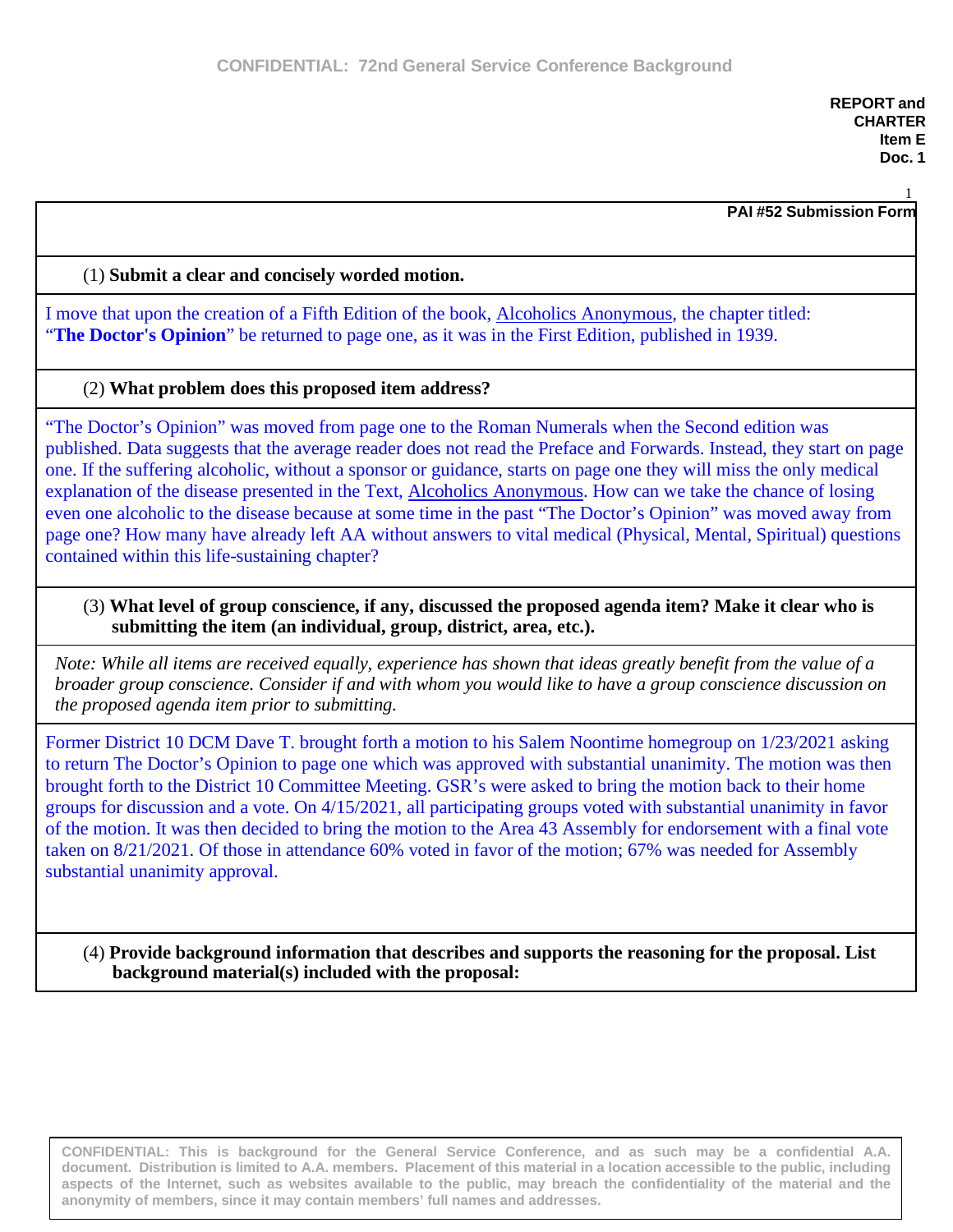#### **Click these live supporting document links:**

"Returning The Doctor's Opinion" web page.

• **https://seacoastaa.org/return-tdo**

A slides document presented to the NH Area Assembly on 8/21/2021.

• **https:/[/www.seacoastaa.org/docs/Archives/TDO-PPT.pdf](http://www.seacoastaa.org/docs/Archives/TDO-PPT.pdf)**

Original Motion by David T., to the Salem Noontime Group on  $1/23/2021$ .

• **https:/[/www.seacoastaa.org/docs/Archives/TDO-Proposal.pdf](http://www.seacoastaa.org/docs/Archives/TDO-Proposal.pdf)**

#### (5) **What are the intended/expected outcomes if this proposed item is approved?**

Back in 1939, when this chapter first appeared, the Foundation was mailing the Big Book out and newcomers were reading it without any guidance. The AA Fellowship saw exponential growth. This content packaging worked.

The suffering alcoholic, without a sponsor or guidance, will begin reading The Doctor's Opinion on page one and absorb the only medical evidence presented in the book, Alcoholics Anonymous. Furthermore, readers will be validated with a sense of surety, freedom and well-being in learning that alcoholism is a disease and not a moral failing.

#### (6) **Provide a primary contact for the submission.**

**Contact:** David T.

**Email:On the Web:** https://seacoastaa.org/return-tdo

(7) **Final comments:**

- Research indicates that people begin reading a book on page one.
- By returning The Doctor's Opinion to page one we eliminate the possibility of losing (even one) alcoholic because they did not understand the medical nature of our disease.
- Review graphic below and notice The Doctor's Opinion appears on "PAGE 1."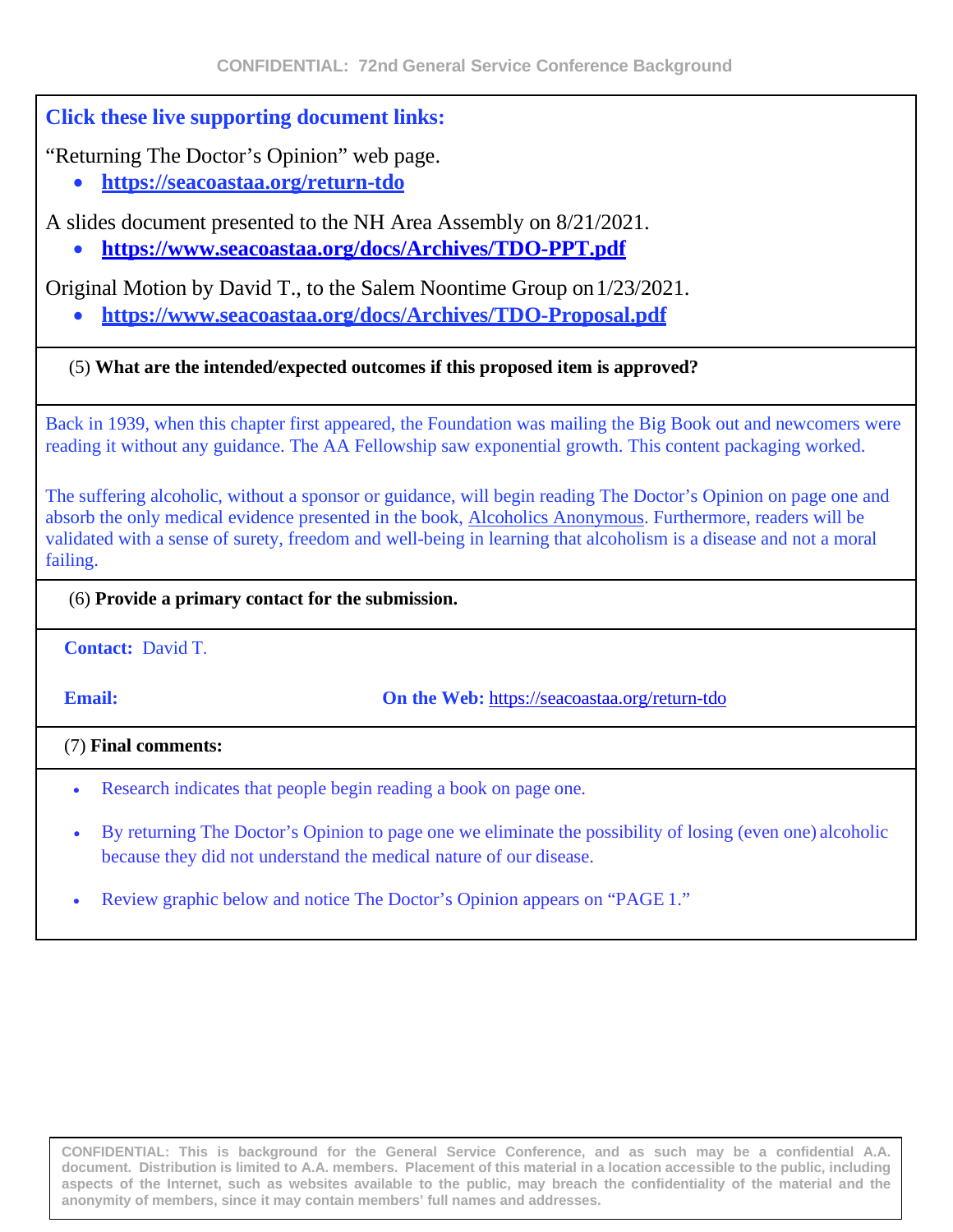#### The Doctor's Opinion in the First Edition: Contents and Page One.

#### **CONTENTS**

| CHAPTER<br>FOREWORD.         |  |  |  |  | PAOH<br>VI1  |
|------------------------------|--|--|--|--|--------------|
| THE DOCTOR'S OPINION         |  |  |  |  | $\mathbf{r}$ |
| I. BILL'S STORY              |  |  |  |  | IO           |
| II. THERE IS A SOLUTION.     |  |  |  |  | 27           |
| III. MORE ABOUT ALCOHOLISM   |  |  |  |  | 41           |
| IV. WE AGNOSTICS             |  |  |  |  | 56           |
| V. How It WORKS.             |  |  |  |  | 70           |
| VI. INTO ACTION              |  |  |  |  | 84           |
| VII. WORKING WITH OTHERS 101 |  |  |  |  |              |
| VIII. To Wives               |  |  |  |  | 117          |
| IX. THE FAMILY AFTERWARD     |  |  |  |  | 135          |
| X. TO EMPLOYERS              |  |  |  |  | 150          |
| XI. A VISION FOR YOU         |  |  |  |  | 165          |
| PERSONAL STORIES             |  |  |  |  |              |

| THE DOCTOR'S NIGHTMARE. 183                  |  |  |  |
|----------------------------------------------|--|--|--|
| THE UNBELIEVER 194                           |  |  |  |
| THE EUROPEAN DRINKER + + + + + + + + + + 206 |  |  |  |
| A FEMININE VICTORY 217                       |  |  |  |
| OUR SOUTHERN FRIEND 226                      |  |  |  |
| A BUSINESS MAN'S RECOVERY 242                |  |  |  |
| A DIFFERENT SLANT 252                        |  |  |  |
|                                              |  |  |  |

#### THE DOCTOR'S OPINION

/E OF Alcoholics Anonymous believe that the /// E or Alcoholics Anonymous believe that the<br>reader will be interested in the medical estimate of the plan of recovery described in this book. Convincing testimony must surely come from medical men who have had experience with the sufferings of our members and have witnessed our return to health. A well known doctor, chief physician at a nationally prominent hospital specializing in alcoholic and drug addiction, gave Alcoholics Anonymous this letter:

#### To Whom It May Concern:

I have specialized in the treatment of alcoholism for many years.

About four years ago I attended a patient who, though he had been a competent business man of good earning capacity, was an alcoholic of a type I had come to regard as hopeless.

In the course of his third treatment he acquired certain ideas concerning a possible means of recovery. As part of his rehabilitation he commenced to present<br>his conceptions to other alcoholics, impessing upon them that they must do likewise with still others. This has become the basis of a rapidly growing fellowship<br>of these men and their families. This man and over one hundred others appear to have recovered.

I personally know thirty of these cases who were of the type with whom other methods had failed completely.  $\mathbb{R}^3$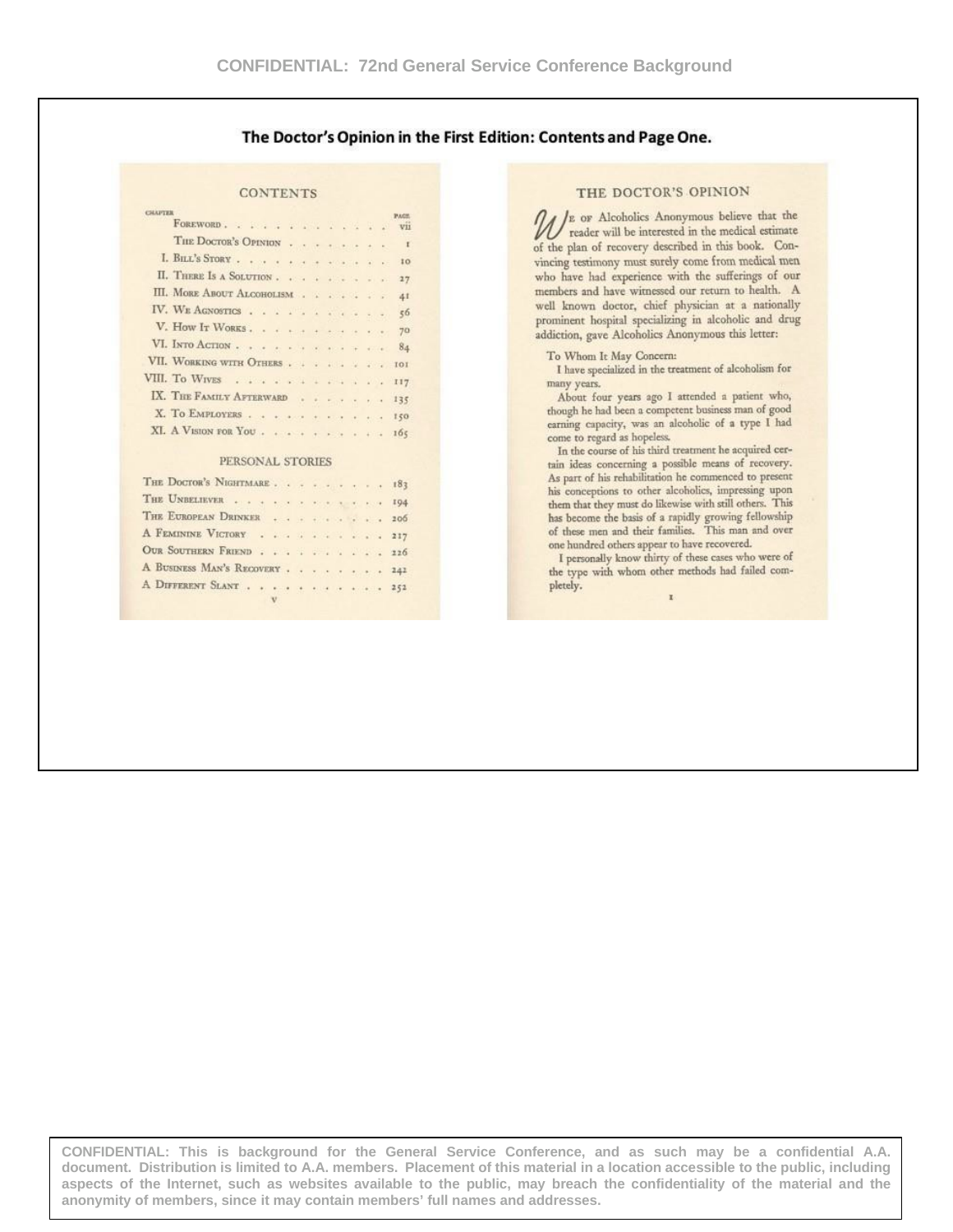#### <span id="page-16-0"></span>(1) **Submit a clear and concisely worded motion. Trustees' Literature Committee**

### **PAI#55 Submission Form**

Proposal - Restore the original page numbering of the book Alcoholics Anonymous by making the Doctors Opinion page one, not Bills Story.

#### (2) **What problem does this proposed item address?**

AA has succeeded in getting millions of copies of the Big Book in print. This is a remarkable feat in the history of publishing. However, many oldtimers like myself, have noted that newcomers are likely to skip the Doctors Opinion when they first come in contact with the book. I believe this is due to the fact that the Doctors Opinion has been accorded roman numeral page numbering.

The Doctors Opinion is a document of "paramount" importance. Among its several points, the idea that the alcoholic must first and foremost become 100% de-toxed before much progress can be attained is pointed out several times. This, as all recovered alcoholics know, is because until the physical craving is eliminated, any spiritual effort will be without result. I and others observe that when studying the Doctors Opinion with a sponsee, they tend to be nearly entirely closed minded to the Doctor's admonition "These allergic types can never safely use alcohol in any form at all." This is likely due to their being quite insane when it comes to alcohol. A good sponsor, however, can generally win the sponsee over to the Doctors opinion on this by using comparisons to fatal peanut, allergies, shellfish allergies, etc., showing that people with such allergies NEVER get those substances on them or in them.

But what about the new comer who has no sponsor, who, being only in possession of the book, skips the Doctors Opinion entirely? He has no idea that his Listerine, his hand sanitizer, his hair gel, his cologne, his aftershave, etc singly or collectively ignite the phenomenon of craving in hsi bathroom every morning? Persecuted throughout the day by this physical craving, he fails to get even a week, let alone longer, in dry time and concludes "I can't do this", not understanding that he can , if only he could first get de-toxed. 100%

#### (3) What level of group conscience, if any, discussed the proposed agenda item? Make it clear who is submitting the **item (an individual, group, district, area, etc.).**

Note: While all items are received equally, experience has shown that ideas greatly benefit from the value of a *broader group conscience. Consider if and with whom you would like to have a group conscience discussion on the proposed agenda item prior to submitting.*

I am submitting this request as an individual, continuously sober since 14 July 1995, who has sponsored hundreds of alcoholics, and with the approval of my sponsor, who has been continuously sober since 28 July 1982 and who has sponsored thousands of alcoholics.

#### (4) **Provide background information that describes and supports the reasoning for the proposal. List background material(s) included with the proposal:**